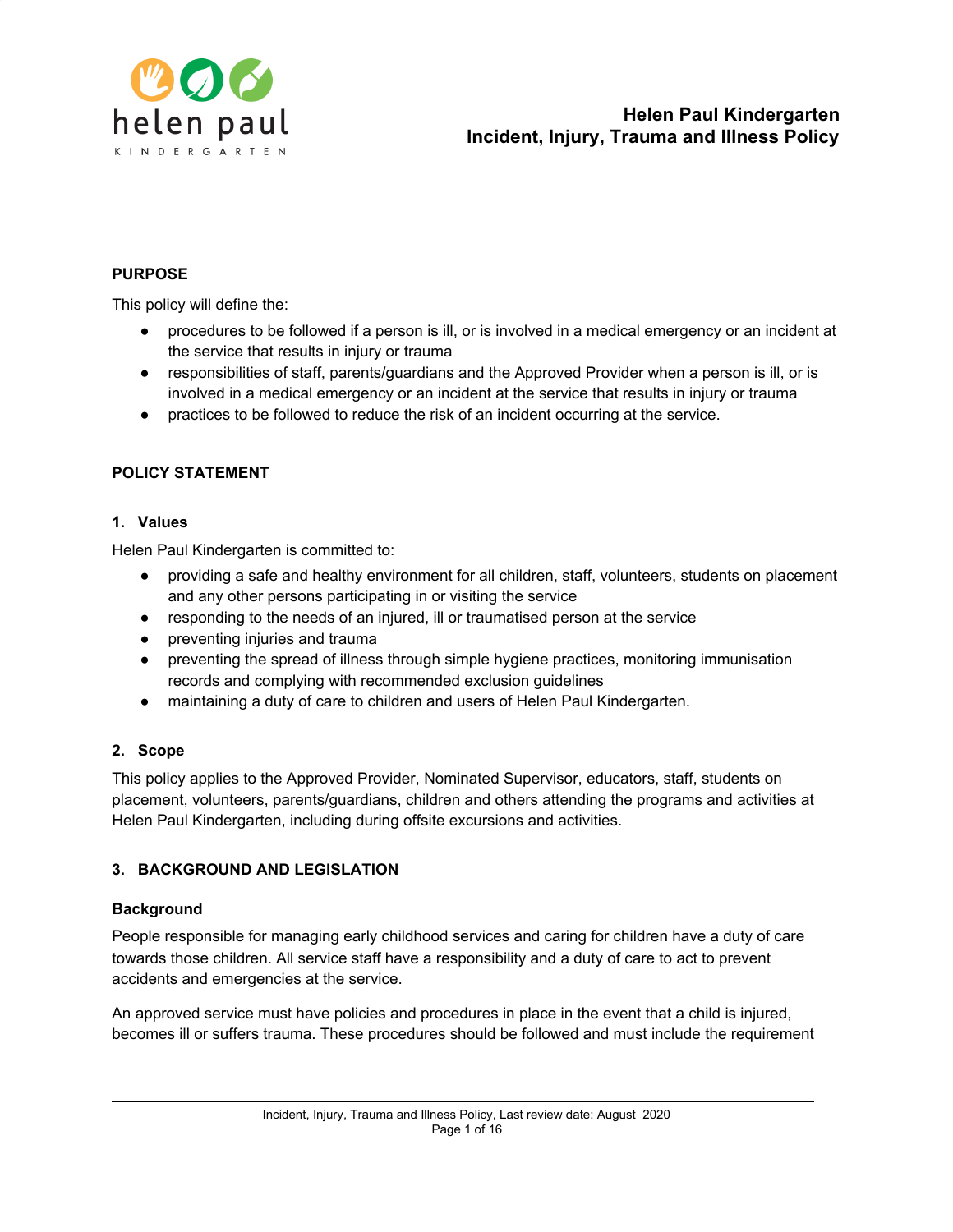

that a parent/guardian be notified in the event of an incident, injury, illness or trauma relating to their child as soon as possible and within 24 hours of the occurrence.

The National Regulations require an accurate *Incident, Injury, Trauma and Illness Record* to be kept and stored confidentially until the child is 25 years old (Regulation 183(2)).

Under the national legislation, each service must ensure that an entry is recorded in the *Incident, Injury, Trauma and Illness Record* for the following occurrences:

- an incident in relation to a child, an injury received by a child or trauma to which a child has been subjected
- an illness that becomes apparent.

Details that must be entered in the *Incident, Injury, Trauma and Illness Record* include the following:

- the name and age of the child
- the circumstances leading to the incident, injury or trauma, or relevant circumstances surrounding the child becoming ill (including any symptoms)
- the time and date the incident occurred, the injury was received or the child was subjected to the trauma, or the apparent onset of the illness
- the action taken by the service, including any medication administered, first aid provided or medical personnel contacted
- details of any person who witnessed the incident, injury or trauma, or the apparent onset of illness
- the name of any person the service notified, or attempted to notify, of any incident, injury, trauma or illness that a child suffered while being educated and cared for by the service, and the time and date of the notifications/attempted notifications
- the name and signature of the person making an entry in the record, and the time and date that the entry was made
- signature of a parent/guardian to verify that they have been informed of the occurrence.

All information will be included in the *Incident, Injury, Trauma and Illness Record* as soon as is practicable, but not later than 24 hours after the incident, injury or trauma, or the onset of the illness.

Medical emergencies may include serious health issues such as asthma, anaphylaxis, diabetes, fractures, choking and seizures. Such emergencies generally involve only one child, however they can affect everyone in the children's service. In some cases it will be appropriate to refer to specific policies for guidance, such as the *Dealing with Medical Conditions Policy*, *Asthma Policy,* Anaphylaxis *Policy, Diabetes Policy and Epilepsy Policy*.

# **Legislation and standards**

Relevant legislation and standards include but are not limited to:

● Australian Standards AS3745–2002, Emergency control procedures for buildings, structures and workplaces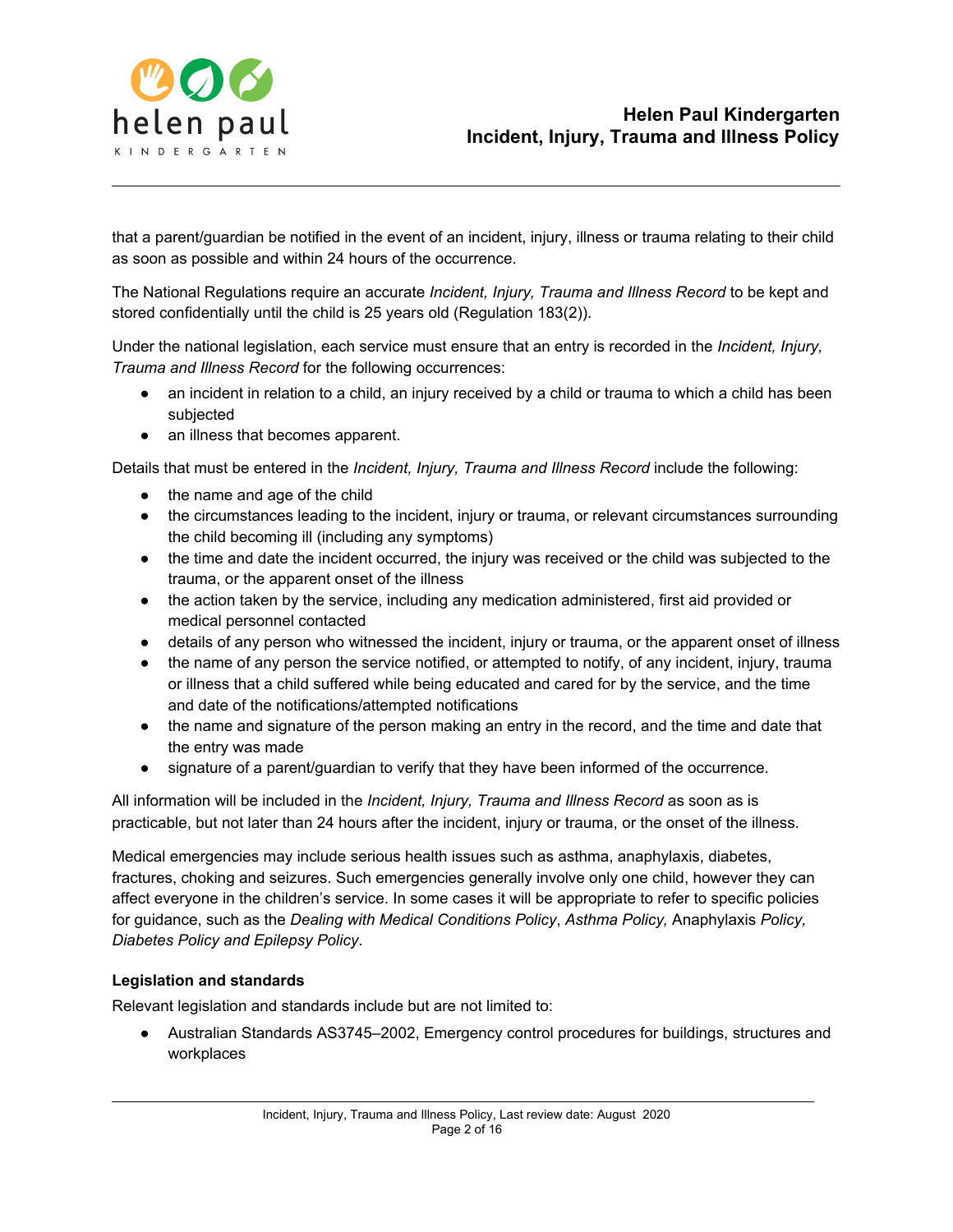

- *Education and Care Services National Law Act 2010*: Section 174(2)
- *Education and Care Services National Regulations 2011*: Regulations 77, 85–87, 103, 177, 183
- *Public Health and Wellbeing Act 2008* (Vic)
- *Public Health and Wellbeing Regulations 2009* (Vic)
- *Occupational Health and Safety Act 2004* (Vic)
- *Occupational Health and Safety Regulations 2007*
- WorkSafe Victoria Compliance Code: *First aid in the workplace* (2008)
- *National Quality Standard*, Quality Area 2: Children's Health and Safety
- *National Quality Standard*, Quality Area 3: Physical Environment
- *National Quality Standard*, Quality Area 7: Governance and Leadership
- Therapeutic Goods Act 1989 (Cth)

#### **4. DEFINITIONS**

The terms defined in this section relate specifically to this policy. For commonly used terms e.g. Approved Provider, Nominated Supervisor, Regulatory Authority etc. refer to the *General Definitions* section of this manual.

**Emergency services:** Includes ambulance, fire brigade, police and state emergency services.

**First aid:** The provision of initial care in response to an illness or injury. It generally consists of a series of techniques to preserve life, protect a person (particularly if unconscious), prevent a condition worsening and promote recovery. First aid training should be delivered by approved first aid providers, and a list is published on the ACECQA website:

<https://www.acecqa.gov.au/qualifications/requirements/first-aid-qualifications-training>

**Hazard:** A source or situation with a potential for harm in terms of human injury or ill health, damage to property, damage to the environment or a combination of these.

**Incident:** Any unplanned event resulting in or having potential for injury, ill health, damage or other loss.

**Incident, Injury, Trauma and Illness Record:** Contains details of any incident, injury, trauma or illness that occurs while the child is being educated and cared for by the service. The Approved Provider must ensure an *Injury, Trauma and Illness Record* is kept in accordance with Regulation 87 of the *Education and Care Services National Regulations 2011* and kept for the period of time specified in Regulation 183. A sample is available on the ACECQA website: [www.acecqa.gov.au](http://www.acecqa.gov.au/) (search 'Sample forms and templates').

**Injury:** Any physical damage to the body caused by violence or an incident.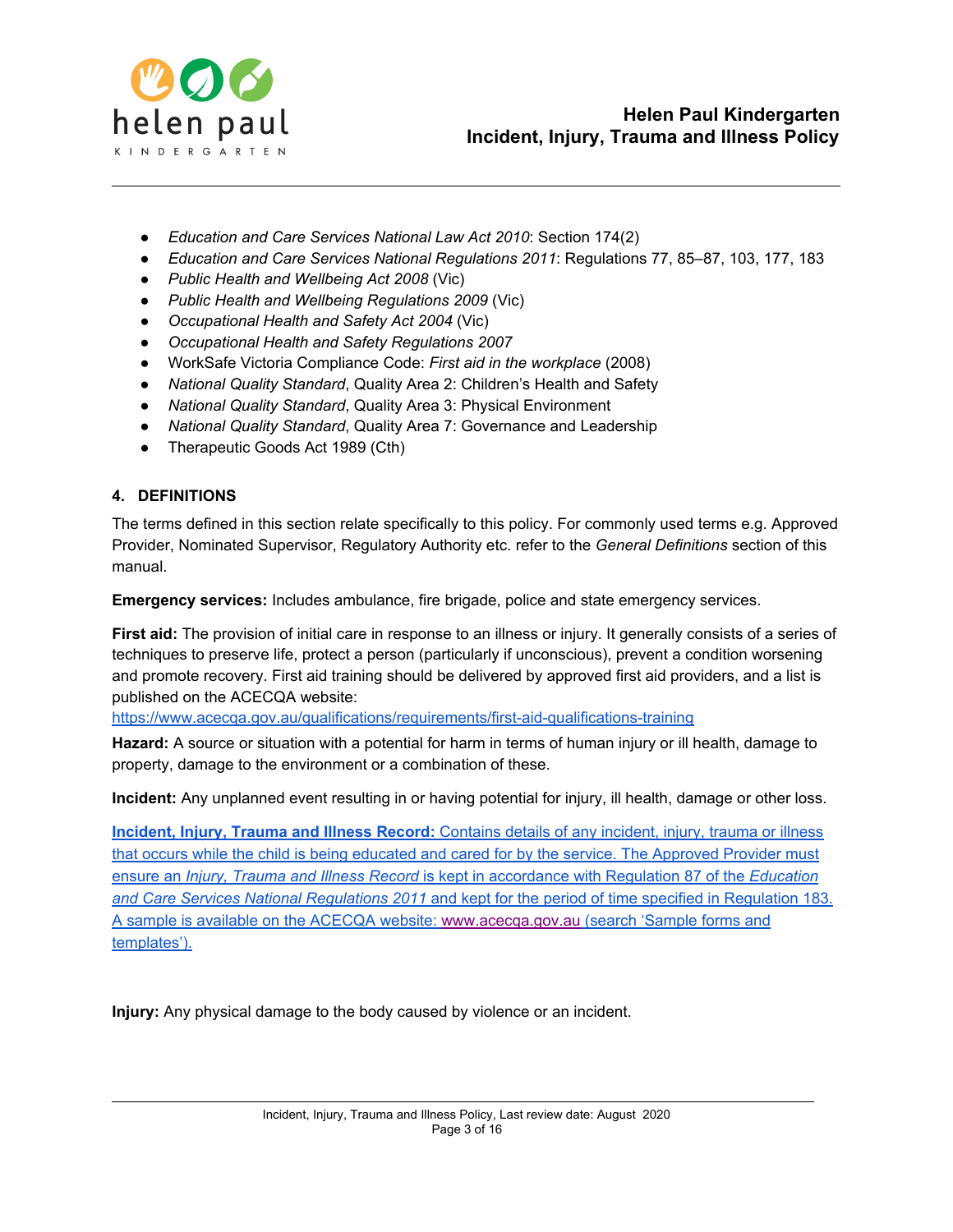

**Medication:** Any substance, as defined in the *Therapeutic Goods Act 1989* (Cth), that is administered for the treatment of an illness or medical condition.

**Medical management plan:** A document that has been prepared and signed by a doctor that describes symptoms, causes, clear instructions on action and treatment for the child's specific medical condition, and includes the child's name and a photograph of the child. An example of this is the Australasian Society of Clinical Immunology and Allergy (ASCIA) action plan for anaphylaxis.

**Medical attention:** Includes a visit to a registered medical practitioner or attendance at a hospital.

**Medical emergency:** An injury or illness that is acute and poses an immediate risk to a person's life or long-term health.

**Minor incident:** An incident that results in an injury that is small and does not require medical attention.

**Notifiable incident:** An incident involving workplace health and safety that is required by law to be reported to WorkSafe Victoria. Notification is required for incidents that result in death or serious injury/illness, or dangerous occurrences. For a complete list of incidents that must be reported to WorkSafe Victoria, refer to the *Guide to Incident Notification* on the WorkSafe Victoria website. This website also contains online reporting forms[:](http://www.worksafe.vic.gov.au/) [www.worksafe.vic.gov.au](http://www.worksafe.vic.gov.au/)

**Serious incident:** An incident resulting in the death of a child, or an injury, trauma or illness for which the attention of a registered medical practitioner, emergency services or hospital is sought or should have been sought. This also includes an incident in which a child appears to be missing, cannot be accounted for, is removed from the service in contravention of the regulations or is mistakenly locked in/out of the service premises (Regulation 12). A serious incident should be documented in an *Incident, Injury, Trauma and Illness Record* (sample form available on the ACECQA website) as soon as possible and within 24 hours of the incident. The Regulatory Authority (DET) must be notified within 24 hours of a serious incident occurring at the service (Regulation 176(2)(a)). Records are required to be retained for the periods specified in Regulation 183.

**Trauma:** An emotional wound or shock that often has long-lasting effects or any physical damage to the body caused by violence or an incident.

# **5. SOURCES AND RELATED POLICIES**

#### **Sources**

- ACECQA sample forms and templates[:](https://www.acecqa.gov.au/resources/applications/sample-forms-and-templates) <https://www.acecqa.gov.au/resources/applications/sample-forms-and-templates>
- Building Code of Australia: <https://www.abcb.gov.au/Connect/Categories/National-Construction-Code>
- *Staying Healthy: Preventing infectious diseases in early childhood education and care services* (5<sup>th</sup> edition, 2013) National Health and Medical Research Council: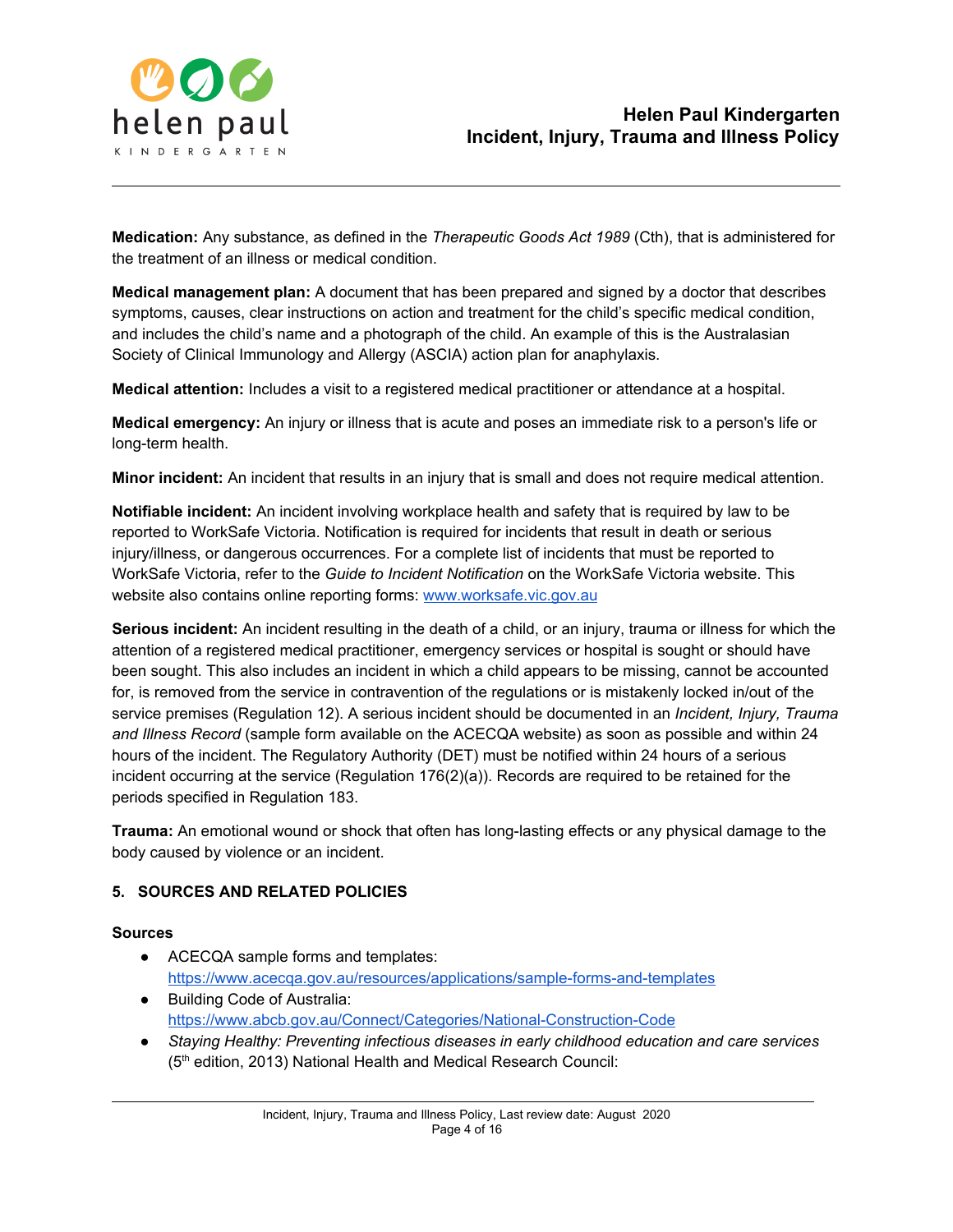

[https://www.nhmrc.gov.au/about-us/publications/staying-healthy-preventing-infectious-diseases-e](https://www.nhmrc.gov.au/about-us/publications/staying-healthy-preventing-infectious-diseases-early-childhood-education-and-care-services) [arly-childhood-education-and-care-services](https://www.nhmrc.gov.au/about-us/publications/staying-healthy-preventing-infectious-diseases-early-childhood-education-and-care-services)

- VMIA Insurance Guide, Community Service Organisations program: [www.vmia.vic.gov.au](http://www.vmia.vic.gov.au/)
- WorkSafe Victoria: *Guide to Incident Notification[:](http://www.worksafe.vic.gov.au/forms-and-publications/forms-and-publications/guide-to-incident-notification) [http://www.worksafe.vic.gov.au/forms-and-publications/forms-and-publications/guide-to-incident-n](http://www.worksafe.vic.gov.au/forms-and-publications/forms-and-publications/guide-to-incident-notification) [otification](http://www.worksafe.vic.gov.au/forms-and-publications/forms-and-publications/guide-to-incident-notification)*
- WorkSafe Victoria: Online notification forms: [http://www.worksafe.vic.gov.au/safety-and-prevention/health-and-safety-topics/incident-notificatio](http://www.worksafe.vic.gov.au/safety-and-prevention/health-and-safety-topics/incident-notification) [n](http://www.worksafe.vic.gov.au/safety-and-prevention/health-and-safety-topics/incident-notification)

### **Service policies**

- *● Administration of First Aid Policy*
- *● Administration of Medication Policy*
- *● Anaphylaxis Policy*
- *● Asthma Policy*
- *● Dealing with Infectious Diseases Policy*
- *● Dealing with Medical Conditions Policy*
- *● Diabetes Policy*
- *● Emergency and Evacuation Policy*
- *● Epilepsy Policy*
- *● Excursions and Service Events Policy*
- *● Occupational Health and Safety Policy*
- *● Privacy and Confidentiality Policy*
- *● Road Safety and Safe Transport Policy*

#### **PROCEDURES**

#### **The Approved Provider is responsible for:**

- ensuring that the premises are kept clean and in good repair
- ensuring that staff have access to medication, Incident, Injury, Trauma and Illness forms (available from ACECQA – refer to *Sources*) and WorkSafe Victoria incident report forms (refer to *Sources*)
- ensuring that the service has an occupational health and safety policy and procedures that outline the process for effectively identifying, managing and reviewing risks and hazards that are likely to cause injury, and reporting notifiable incidents to appropriate authorities (refer to *Occupational Health and Safety Policy*)
- ensuring that completed medication records are kept until the end of 3 years after the child's last attendance (Regulation 92, 183)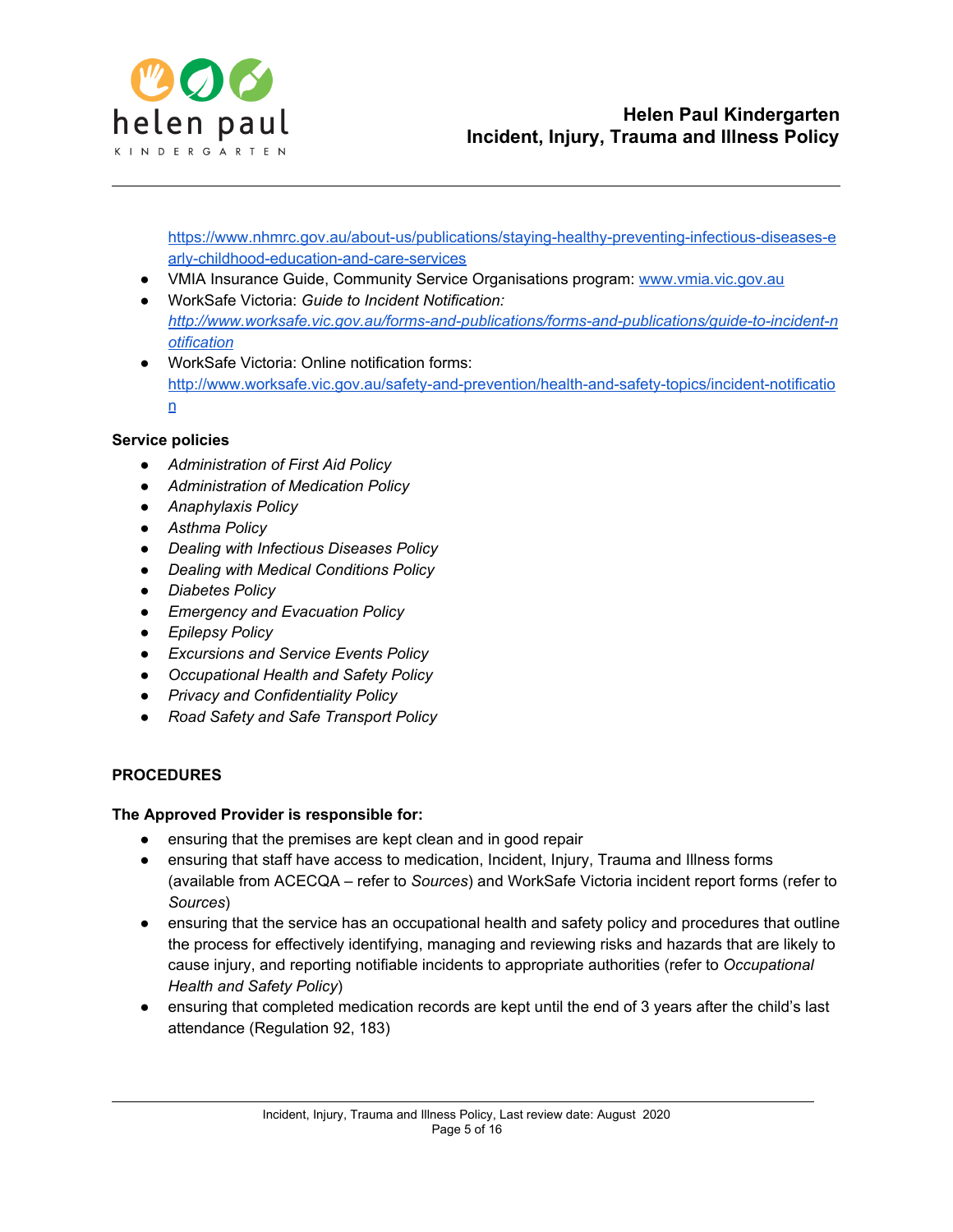

- ensuring that a parent/guardian of the child is notified as soon as is practicable, but not later than 24 hours after the occurrence, if the child is involved in any incident, injury, trauma or illness while at the service (Regulation 86)
- ensuring that Incident, Injury, Trauma and Illness Records are kept and stored securely until the child is 25 years old (Regulations 87, 183)
- ensuring that there is a minimum of one educator with a current approved first aid qualification on the premises at all times (refer to *Administration of First Aid Policy*)
- ensuring that there are an appropriate number of up-to-date, fully equipped first aid kits that are accessible at all times (refer to *Administration of First Aid Policy*)
- ensuring that the orientation and induction of new and relief staff include an overview of their responsibilities in the event of an incident or medical emergency
- ensuring that children's enrolment forms provide authorisation for the service to seek emergency medical treatment by a medical practitioner, hospital or ambulance service
- ensuring that an incident report (SI01) is completed and a copy forwarded to the regional DET office as soon as is practicable but not later than 24 hours after the occurrence.

# **The Nominated Supervisor, Persons in Day to Day Charge, other educators and staff are responsible for:**

- ensuring that volunteers and parents on duty are aware of children's medical management plans (refer to *Definitions*) and their responsibilities in the event of an incident, injury or medical emergency
- responding immediately to any incident, injury or medical emergency
- implementing individual children's medical management plans, where relevant
- notifying parents/guardians immediately after an incident, injury, trauma or medical emergency, or as soon as is practicable
- requesting the parents/guardians make arrangements for the child or children involved in an incident or medical emergency to be collected from the service, or informing parents/guardians if an ambulance has been called
- notifying other person/s as authorised on the child's enrolment form when the parents/guardians are not contactable
- recording details of any incident, injury or illness in the *Incident, Injury, Trauma and Illness Record* (refer to *Definitions*) as soon as is practicable but not later than 24 hours after the occurrence
- ensuring that regulatory and legislative responsibilities are met in relation to any incident, injury or medical emergency
- maintaining all enrolment and other medical records in a confidential manner (refer to *Privacy and Confidentiality Policy*)
- regularly checking equipment in both indoor and outdoor areas for hazards, and taking the appropriate action to ensure the safety of the children when a hazard is identified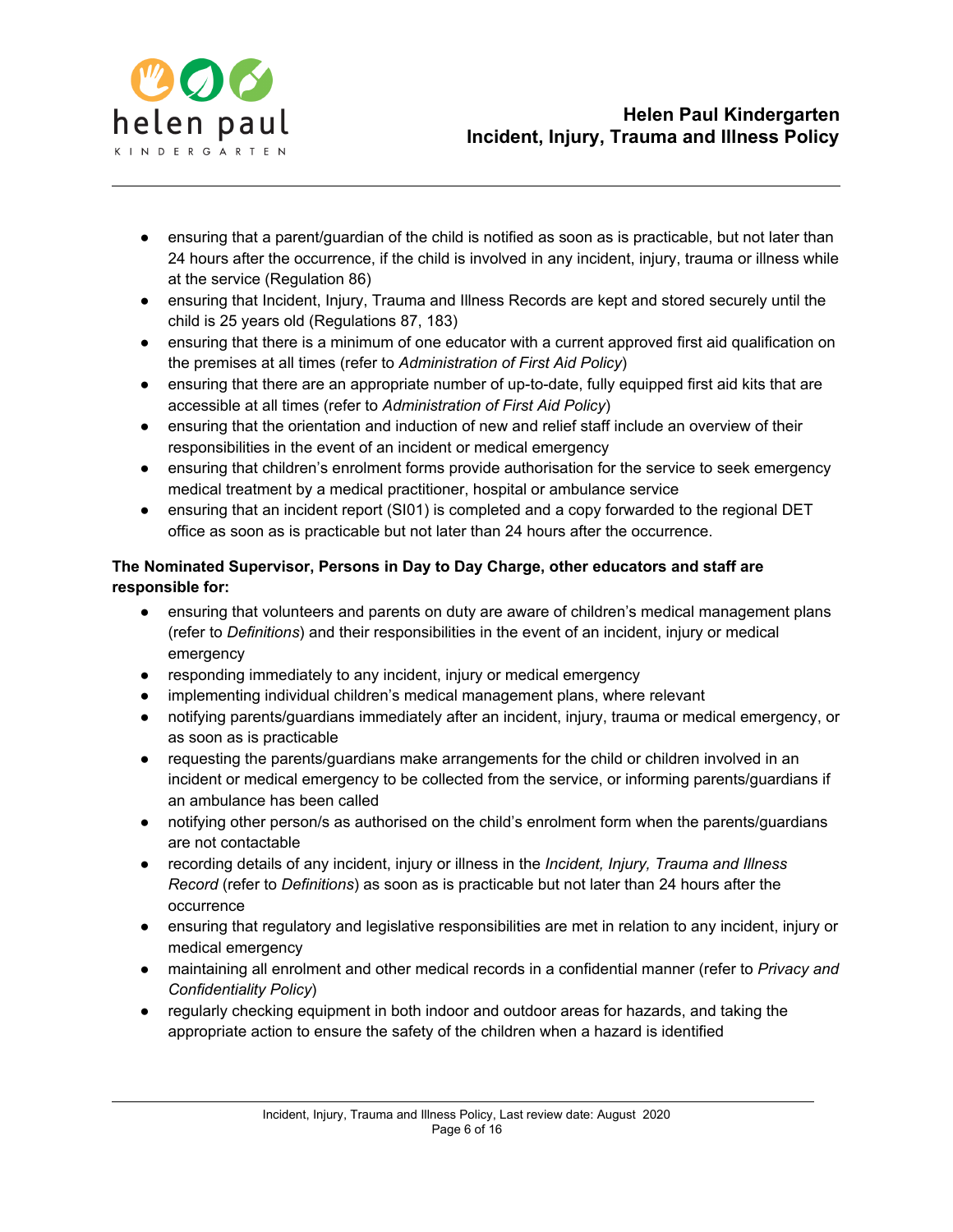

- assisting the Approved Provider with regular hazard inspections (refer to Attachment 1 Sample hazard identification checklist)
- reviewing the cause of any incident, injury or illness and taking appropriate action to remove the cause if required, for example, removing a nail found protruding from climbing equipment or retraining staff to adhere more closely to the service's *Hygiene Policy*
- notifying DET in writing within 24 hours of an incident involving the death of a child, or any incident, illness or trauma that requires treatment by a registered medical practitioner or admission to a hospital
- ensuring that the following contact numbers are displayed in close proximity of each telephone:
	- 000
	- DET regional office
	- Approved Provider
	- Asthma Victoria: (03) 9326 7055 or toll free 1800 645 130
	- Victorian Poisons Information Centre: 13 11 26
	- local council or shire.

#### *When there is a medical emergency, educators will:*

- call an ambulance, where necessary
- administer first aid, and provide care and comfort to the child prior to the parents/guardians or ambulance arriving
- implement the child's current medical management plan, where appropriate
- notify parents/guardians as soon as is practicable of any serious medical emergency, incident or injury concerning the child, and request the parents/guardians make arrangements for the child to be collected from the service and/or inform the parents/guardians that an ambulance has been called
- notify other person/s as authorised on the child's enrolment form, if the parents/guardians are not contactable
- ensure ongoing supervision of all children in attendance at the service
- accompany the child in the ambulance when the parents/guardians are not present, provided that staff-to-child ratios can be maintained at the service
- notify the Approved Provider of the medical emergency, incident or injury as soon as is practicable
- complete and submit an incident report to DET, the Approved Provider and the service's public liability insurer following a serious incident.

#### *When a child develops symptoms of illness while at the service, educators will:*

● ensure that the Nominated Supervisor, person in day-to-day care of the service, or an educator nominated by either the Nominated Supervisor or person in day-to-day care contacts the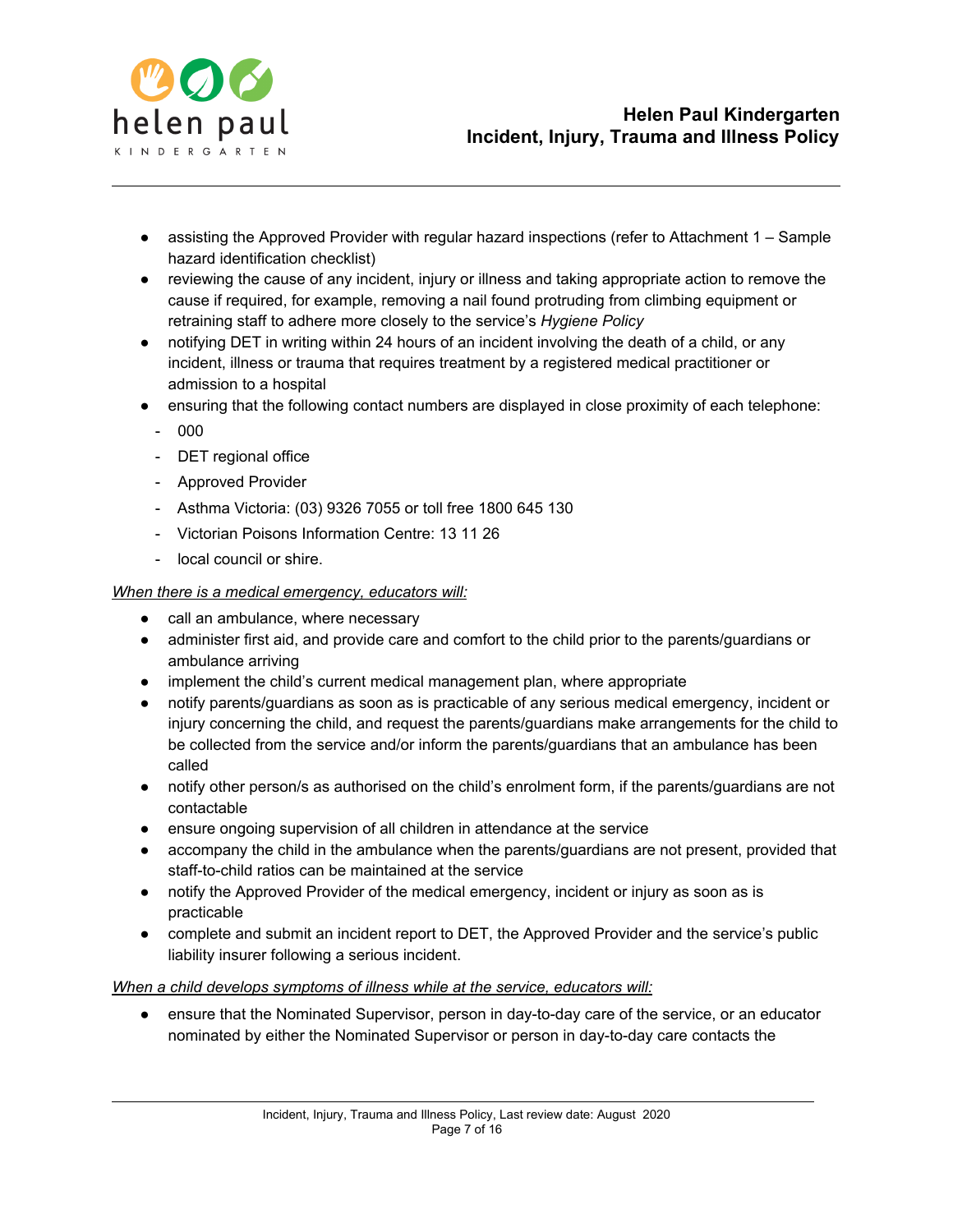

parents/guardians or authorised emergency contact for the child to outline the signs and symptoms observed

- request that the child is collected from the service if the child is not well enough to participate in the program
- ensure that they separate the child from the group and have a staff member remain with the child until the child recovers, a parent/guardian arrives or another responsible person takes charge
- call an ambulance (refer to definition of *medical emergency*) if a child appears very unwell or has a serious injury that needs urgent medical attention
- ensure that the child is returned to the care of the parent/guardian or authorised emergency contact person as soon as is practicable
- ensure that, where medication, medical or dental treatment is obtained, the parents/guardians are notified as soon as is practicable and within 24 hours, and are provided with details of the illness and subsequent treatment administered to the child
- ensure that the Approved Provider is notified of the incident
- ensure that the *Incident, Injury, Trauma and Illness Record* is completed as soon as is practicable and within 24 hours of the occurrence.

# **Parents/guardians are responsible for:**

- providing authorisation in their child's enrolment record for the service to seek emergency medical treatment by a medical practitioner, hospital or ambulance service (Regulation 161(1))
- payment of all costs incurred when an ambulance service is called to attend to their child at the service
- notifying the service, upon enrolment or diagnosis, of any medical conditions and/or needs, and any management procedure to be followed with respect to that condition or need (Regulation 162)
- ensuring that they provide the service with a current medical management plan, if applicable (Regulation 162(d))
- collecting their child as soon as possible when notified of an incident, injury or medical emergency involving their child
- informing the service of an infectious disease or illness that has been identified while the child has not attended the service, and that may impact on the health and wellbeing of other children, staff and parents/guardians attending the service
- being contactable, either directly or through emergency contacts listed on the child's enrolment form, in the event of an incident requiring medical attention
- signing the *Incident, Injury, Trauma and Illness Record*, thereby acknowledging that they have been made aware of the incident
- notifying the service by telephone when their child will be absent from their regular program
- notifying staff/educators if there is a change in the condition of their child's health, or if there have been any recent accidents or incidents that may impact on the child's care e.g. any bruising or head injuries.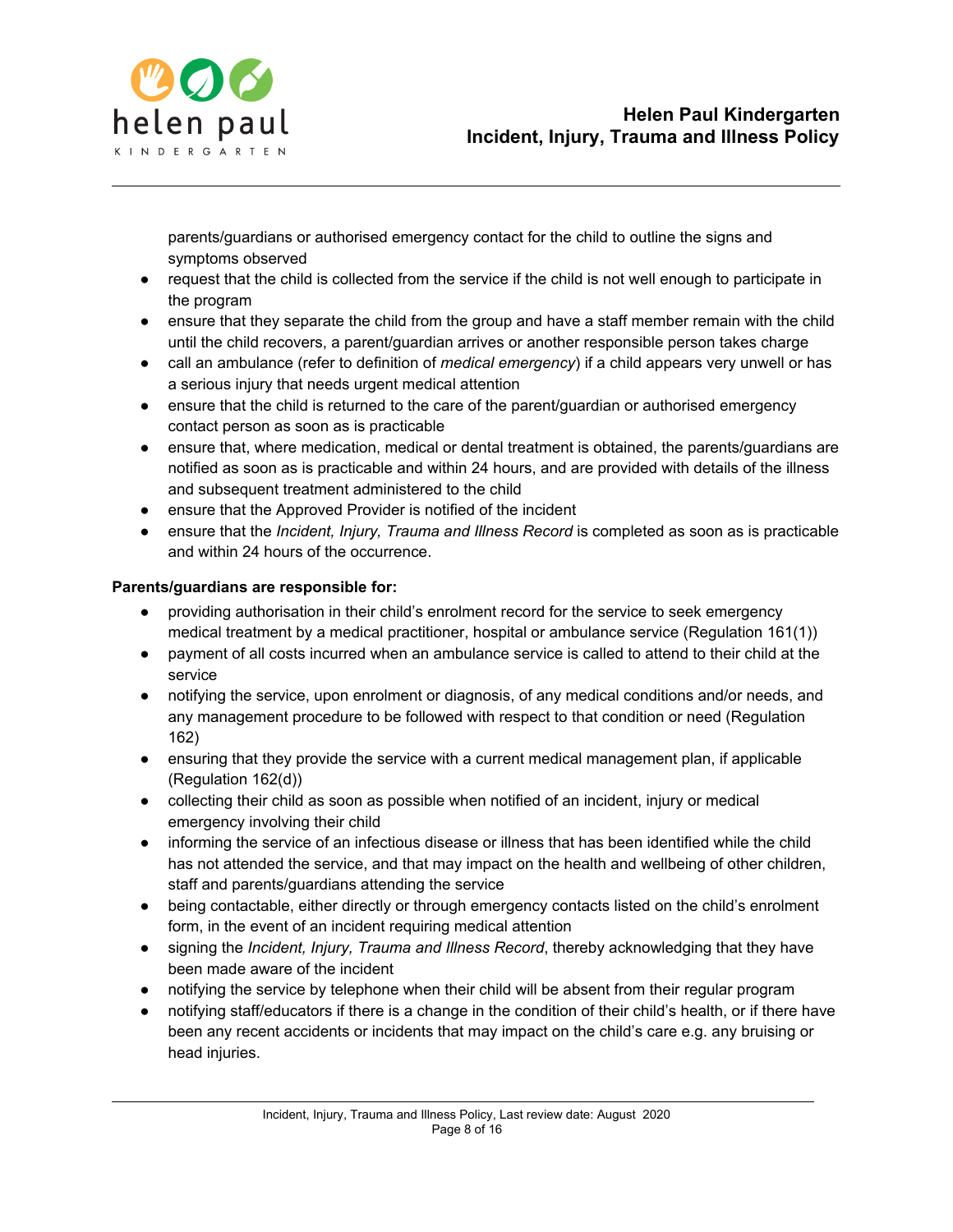

### **EVALUATION**

In order to assess whether the values and purposes of the policy have been achieved, the Approved Provider of Helen Paul Kindergarten will:

- regularly seek feedback from everyone affected by the policy regarding its effectiveness
- monitor the implementation, compliance, complaints and incidents in relation to this policy
- review and analyse information gathered from the *Incident, Injury, Trauma and Illness Record* and staff first aid records regarding incidents at the service
- keep the policy up to date with current legislation, research, policy and best practice
- revise the policy and procedures as part of the service's policy review cycle, or as required
- notify parents/guardians at least 14 days before making any changes to this policy or its procedures.

### **ATTACHMENTS**

● Attachment 1: Sample hazard identification checklist

#### **AUTHORISATION**

This policy was adopted by the Approved Provider of Helen Paul Kindergarten on **3 August 2020**

**REVIEW DATE: 2023**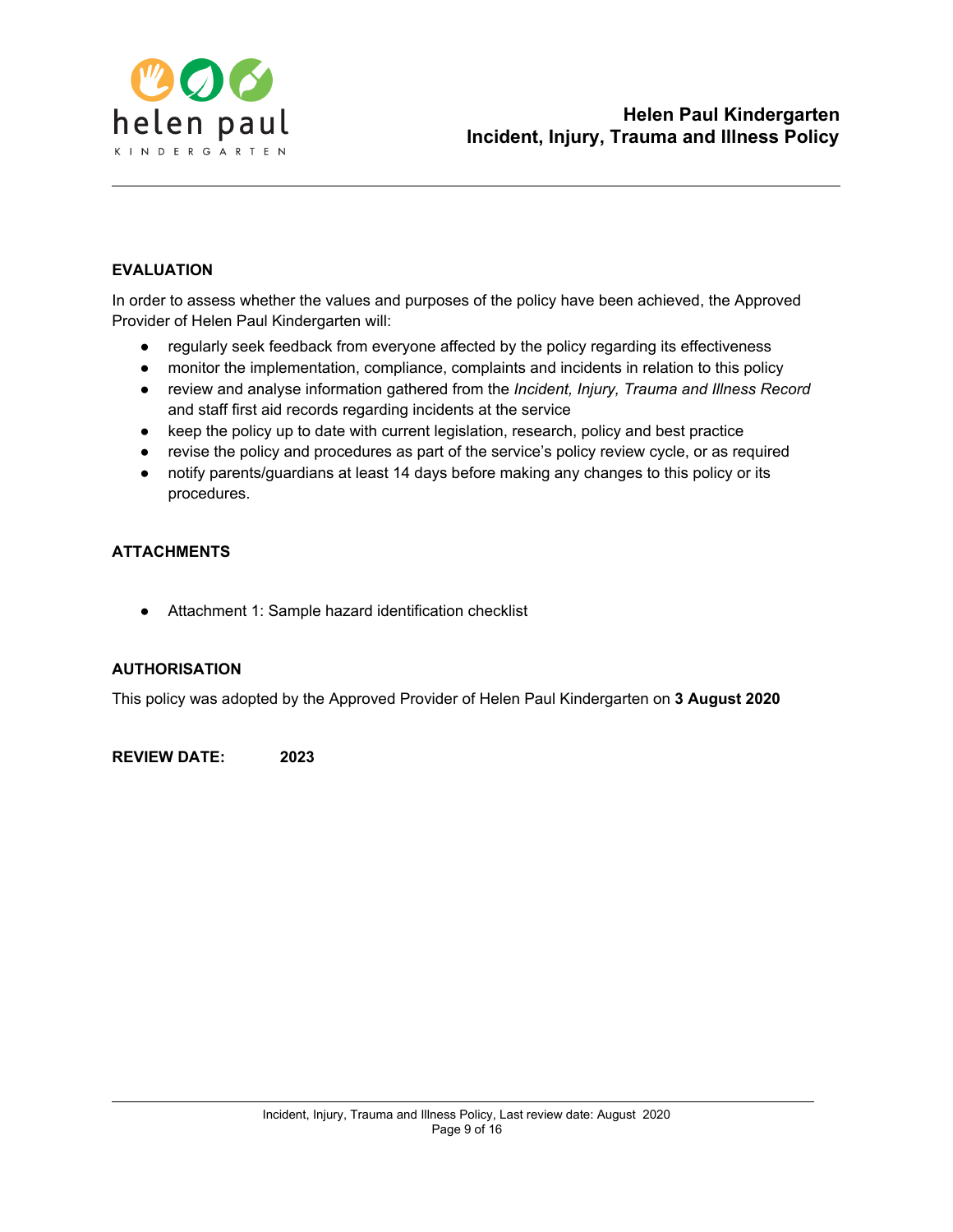

# **ATTACHMENT 1 Sample hazard identification checklist**

Service: \_\_\_\_\_\_\_\_\_\_\_\_\_\_\_\_\_\_\_\_\_\_\_\_\_\_\_\_\_\_\_\_\_\_\_\_\_\_\_\_\_\_\_\_\_\_\_\_\_\_\_\_\_\_\_\_\_\_\_\_\_\_\_ Date: \_\_\_\_\_\_\_\_\_\_\_\_\_\_\_\_\_\_\_\_\_\_\_\_\_\_\_\_\_\_\_\_\_\_\_\_\_\_\_\_\_\_\_\_\_\_\_\_\_\_\_\_\_\_\_\_\_\_\_\_\_\_\_ Inspected by: \_\_\_\_\_\_\_\_\_\_\_\_\_\_\_\_\_\_\_\_\_\_\_\_\_\_\_\_\_\_\_\_\_\_\_\_\_\_\_\_\_\_\_\_\_\_\_\_\_\_\_\_\_\_\_\_\_\_\_\_\_\_\_

| Hazard                                                                        | Yes | <b>No</b> | Comments |  |
|-------------------------------------------------------------------------------|-----|-----------|----------|--|
| 1. Floors                                                                     |     |           |          |  |
| Surface is even and in good repair                                            |     |           |          |  |
| Surface is free from tripping and slipping<br>hazards (e.g. oil, water, sand) |     |           |          |  |
| Surface is safe (e.g. not likely to become<br>excessively slippery when wet)  |     |           |          |  |
| 2. Kitchen and work benches                                                   |     |           |          |  |
| Work bench space is adequate and at<br>comfortable working height             |     |           |          |  |
| Kitchen and work bench space is clean<br>and free of clutter                  |     |           |          |  |
| Equipment not in use is properly stored                                       |     |           |          |  |
| Lighting is satisfactory                                                      |     |           |          |  |
| A door or gate restricts child access to the<br>kitchen                       |     |           |          |  |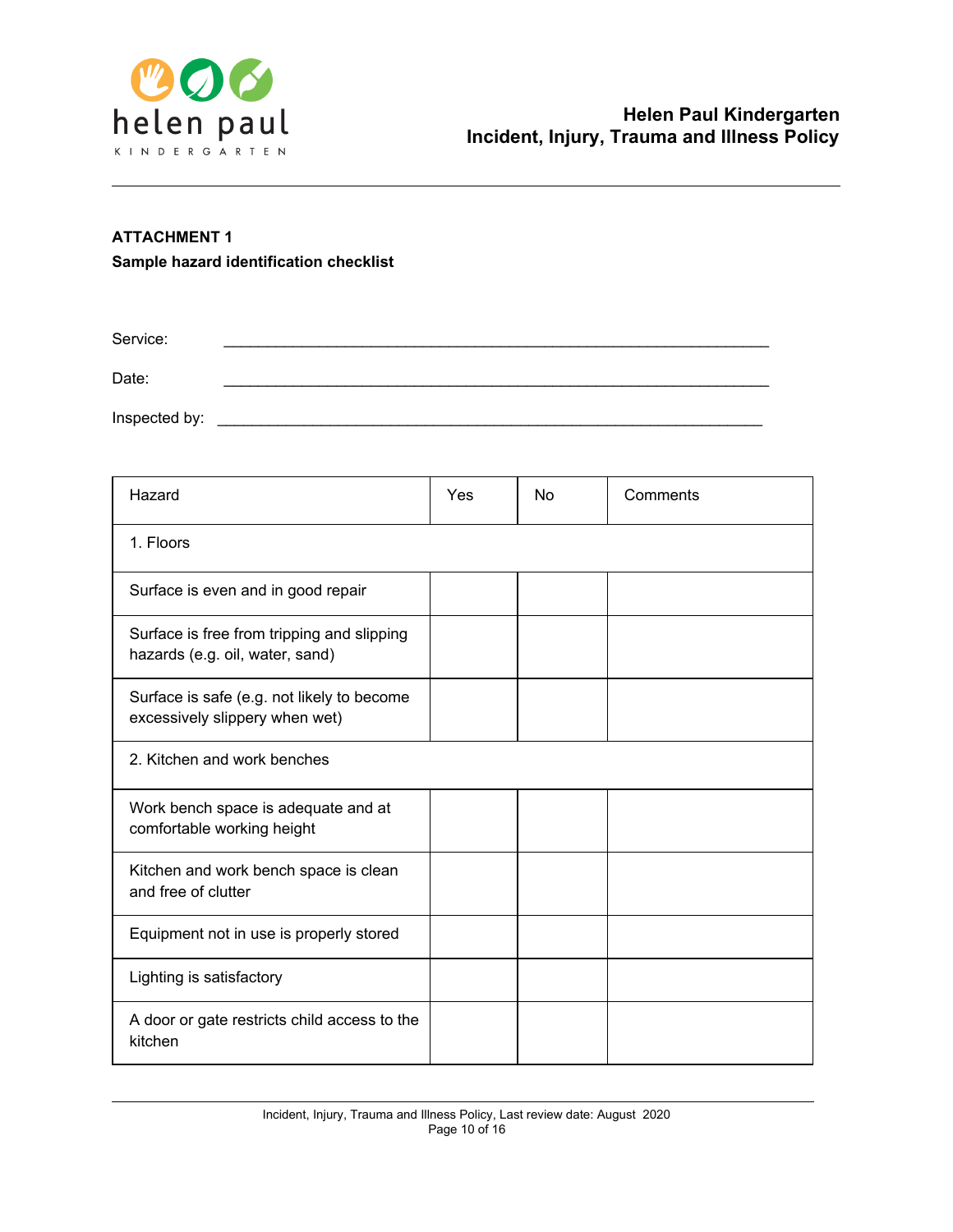

| Ventilation fan is in good working order                                                |  |  |
|-----------------------------------------------------------------------------------------|--|--|
| Kitchen appliances are clean and in good<br>working order                               |  |  |
| 3. Emergency evacuation                                                                 |  |  |
| Staff have knowledge of fire drills and<br>emergency evacuation procedures              |  |  |
| Fire drill instructions are displayed<br>prominently in the service                     |  |  |
| Regular fire drills are conducted                                                       |  |  |
| Extinguishers are in place, recently<br>serviced and clearly marked for type of<br>fire |  |  |
| Exit signs are posted and clear of<br>obstructions                                      |  |  |
| Exit doors are easily opened from inside                                                |  |  |
| 4. Security and lighting                                                                |  |  |
| Security lighting is installed in the building<br>and car park                          |  |  |
| There is good natural lighting                                                          |  |  |
| There is no direct or reflected glare                                                   |  |  |
| Light fittings are clean and in good repair                                             |  |  |
| Emergency lighting is readily available<br>and operable (e.g. torch)                    |  |  |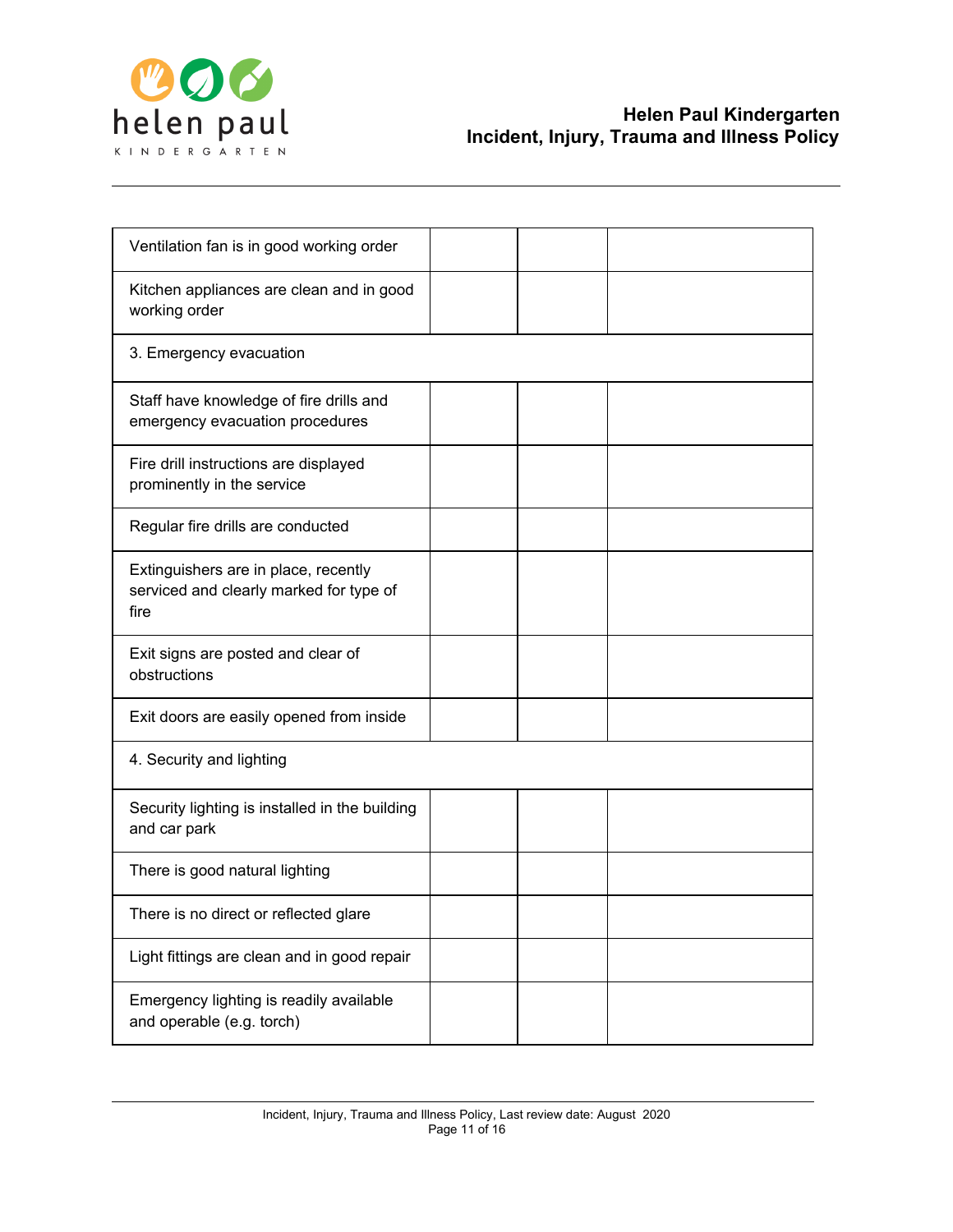

| 5. Windows                                                                      |  |  |
|---------------------------------------------------------------------------------|--|--|
| Windows are clean, admitting plenty of<br>daylight                              |  |  |
| Windows have no broken panes                                                    |  |  |
| 6. Steps and landings                                                           |  |  |
| All surfaces are safe                                                           |  |  |
| There is adequate protective railing which<br>is in good condition              |  |  |
| 7. Ladders and steps                                                            |  |  |
| Ladders and steps are stored in a proper<br>place                               |  |  |
| Ladders and steps are free of defects<br>(e.g. broken or missing rungs etc.)    |  |  |
| They conform to Australian Standards                                            |  |  |
| They are used appropriately to access<br>equipment stored above shoulder height |  |  |
| 8. Chemicals and hazardous substances                                           |  |  |
| All chemicals are clearly labelled                                              |  |  |
| All chemicals are stored in locked<br>cupboard                                  |  |  |
| Material Safety Data Sheets (MSDS) are<br>provided for all hazardous substances |  |  |
| 9. Storage (internal and external)                                              |  |  |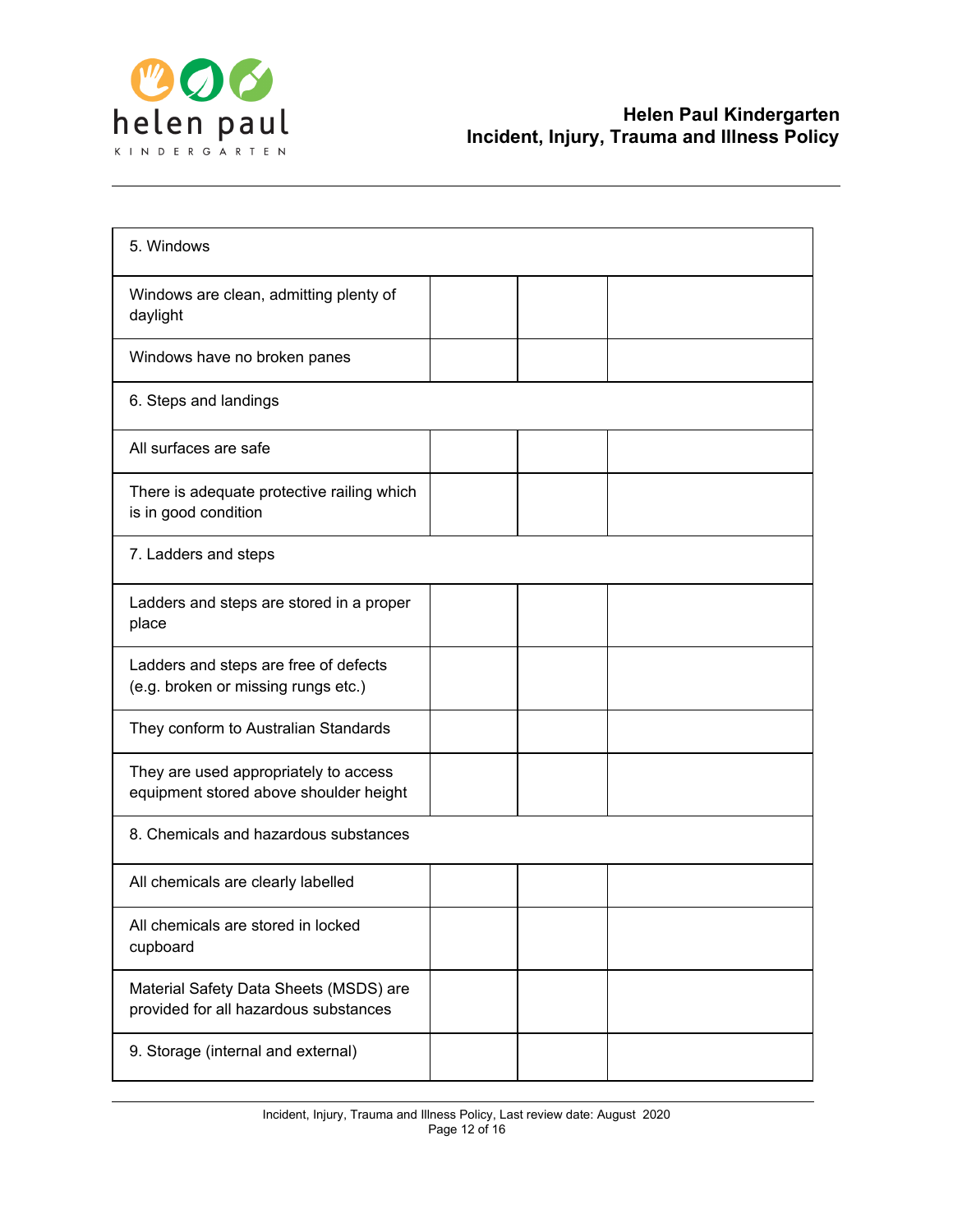

| Storage is designed to minimise lifting<br>problems                                                          |  |  |
|--------------------------------------------------------------------------------------------------------------|--|--|
| Materials are stored securely                                                                                |  |  |
| Shelves are free of dust and rubbish                                                                         |  |  |
| Floors are clear of rubbish or obstacles                                                                     |  |  |
| Dangerous material or equipment is<br>stored out of reach of children                                        |  |  |
| 10. Manual handling and ergonomics                                                                           |  |  |
| Trolleys or other devices are used to<br>move heavy objects                                                  |  |  |
| Heavy equipment (such as planks and<br>trestles) is stored in a way that enables it<br>to be lifted safely   |  |  |
| Adult-sized chairs are provided and used<br>for staff (to avoid sitting on children's<br>chairs)             |  |  |
| Workstations are set up with the chair at<br>the correct height                                              |  |  |
| Workstations are set up with phone,<br>mouse and documents within easy reach<br>and screen adjusted properly |  |  |
| Work practices avoid the need to sit or<br>stand for long periods at a time                                  |  |  |
| 11. Electrical                                                                                               |  |  |
| There are guards around heaters                                                                              |  |  |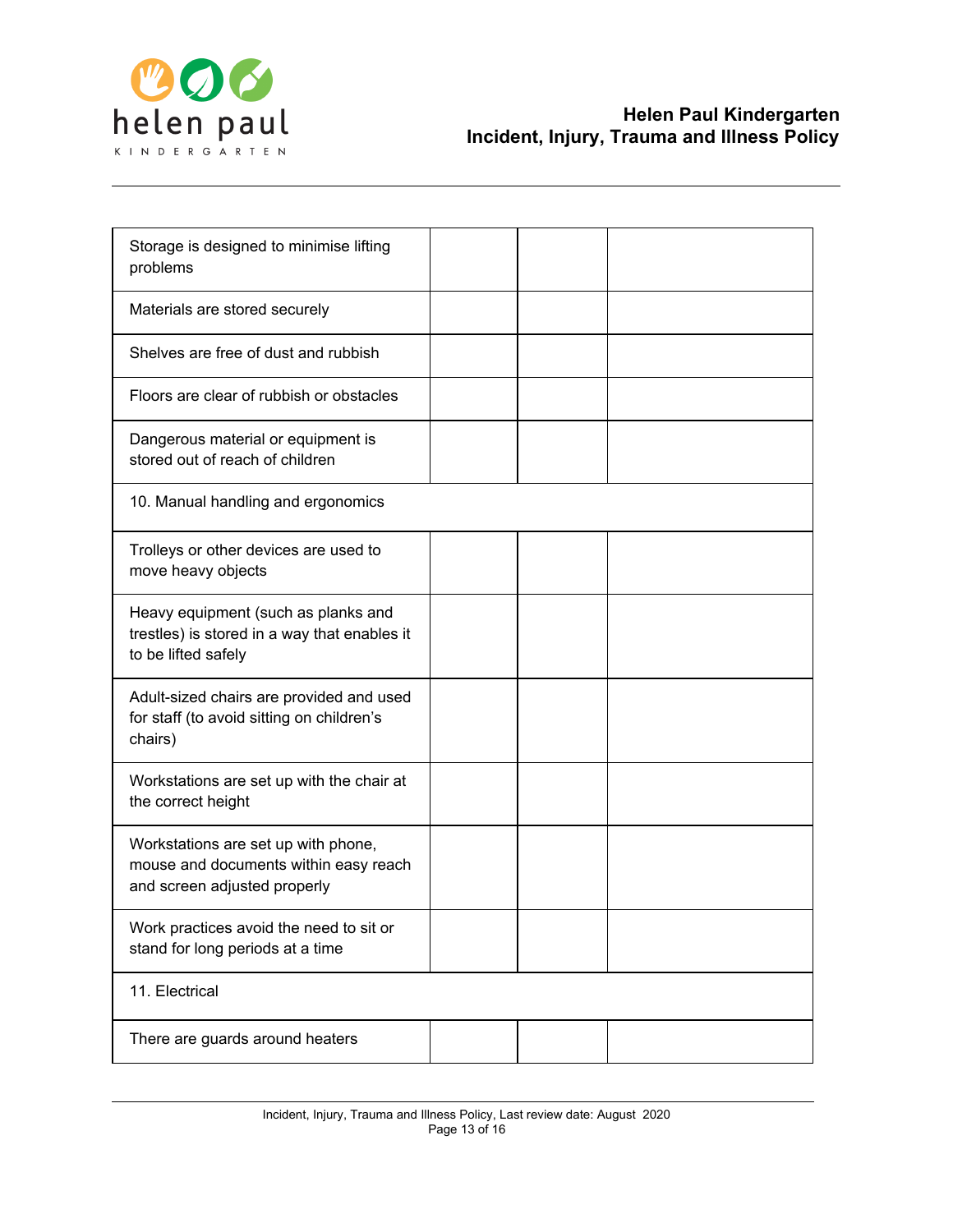

| Equipment not in use is properly stored                                                                            |  |  |
|--------------------------------------------------------------------------------------------------------------------|--|--|
| Electrical equipment has been checked<br>and tagged                                                                |  |  |
| Use of extension leads, double adaptors<br>and power boards are kept to a minimum                                  |  |  |
| Plugs, sockets or switches are in good<br>repair                                                                   |  |  |
| Leads are free of defects and fraying                                                                              |  |  |
| Floors are free from temporary leads                                                                               |  |  |
| There are power outlet covers in place                                                                             |  |  |
| 12. Internal environment                                                                                           |  |  |
| Hand-washing facilities and toilets are<br>clean and in good repair                                                |  |  |
| There is adequate ventilation around<br>photocopiers and printers                                                  |  |  |
| 13. First aid and infection control                                                                                |  |  |
| Staff have current approved first aid<br>qualifications and training                                               |  |  |
| First aid cabinet is clearly marked and<br>accessible only to staff                                                |  |  |
| Cabinet is fully stocked and meets<br>Australian Standards (refer to<br><b>Administration of First Aid Policy)</b> |  |  |
| Disposable gloves are provided                                                                                     |  |  |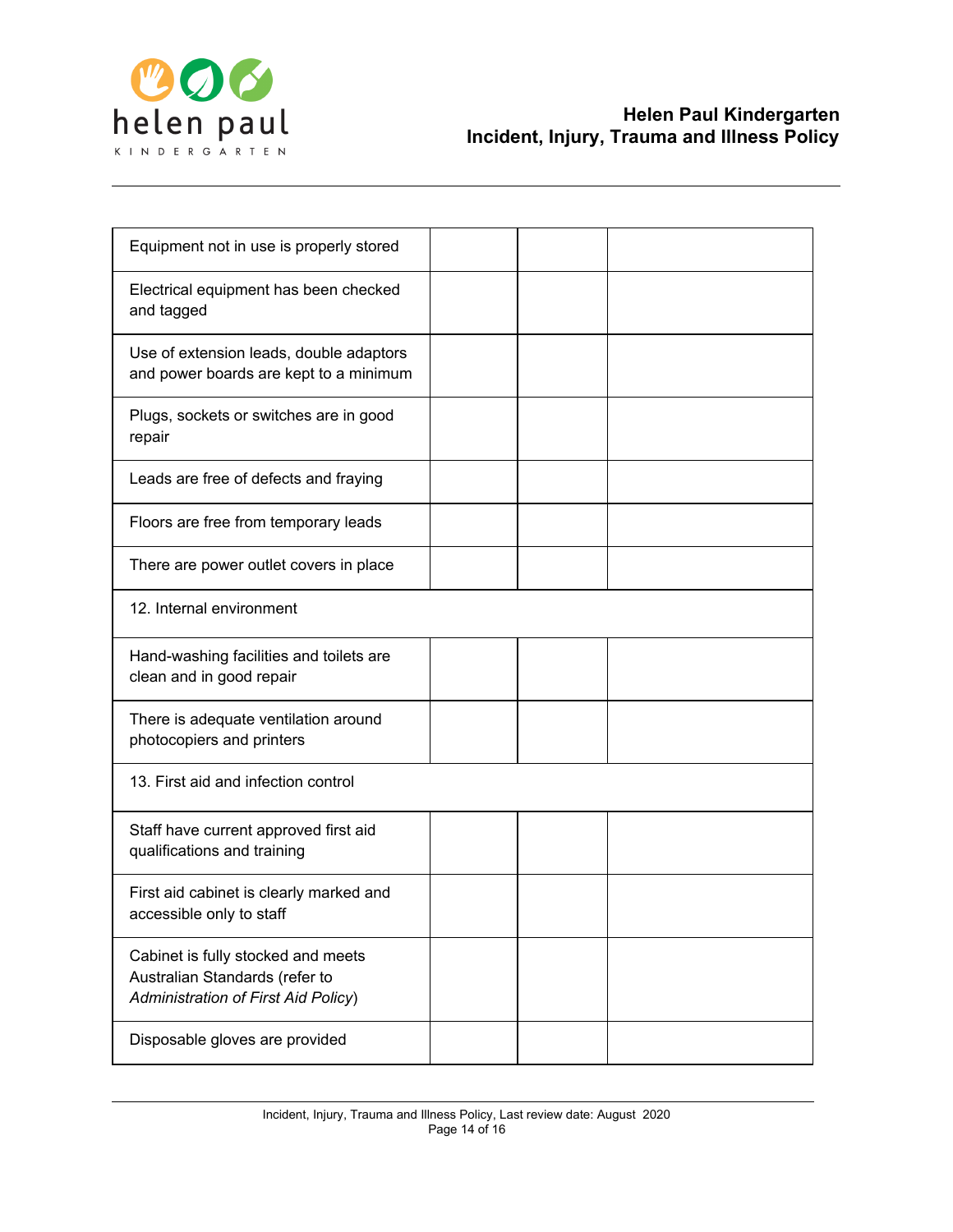

| Infection control procedures are in place                                                                                                                                                                   |  |  |
|-------------------------------------------------------------------------------------------------------------------------------------------------------------------------------------------------------------|--|--|
| Current emergency telephone numbers<br>are displayed                                                                                                                                                        |  |  |
| 14. External areas                                                                                                                                                                                          |  |  |
| Fencing is secure, unscaleable and of a<br>height prescribed by the Building Code of<br>Australia (no breaches in the fence or<br>materials left adjacent that would assist<br>children to scale the fence) |  |  |
| Child-proof locks are fitted to gates                                                                                                                                                                       |  |  |
| Paving and paths have an even surface<br>and are in good repair                                                                                                                                             |  |  |
| Paving and path surfaces are free of<br>slipping hazards, such as sand                                                                                                                                      |  |  |
| Soft-fall and grass areas are free of<br>hazards                                                                                                                                                            |  |  |
| Equipment and materials used are in<br>good repair and free of hazards                                                                                                                                      |  |  |

| 15. Equipment                                                                                           |  |  |
|---------------------------------------------------------------------------------------------------------|--|--|
| Furniture and play equipment are in good<br>repair (no protruding bolts, nails, splinters)              |  |  |
| Impact-absorbing material is placed under<br>all equipment where fall height could<br>exceed 0.5 metres |  |  |